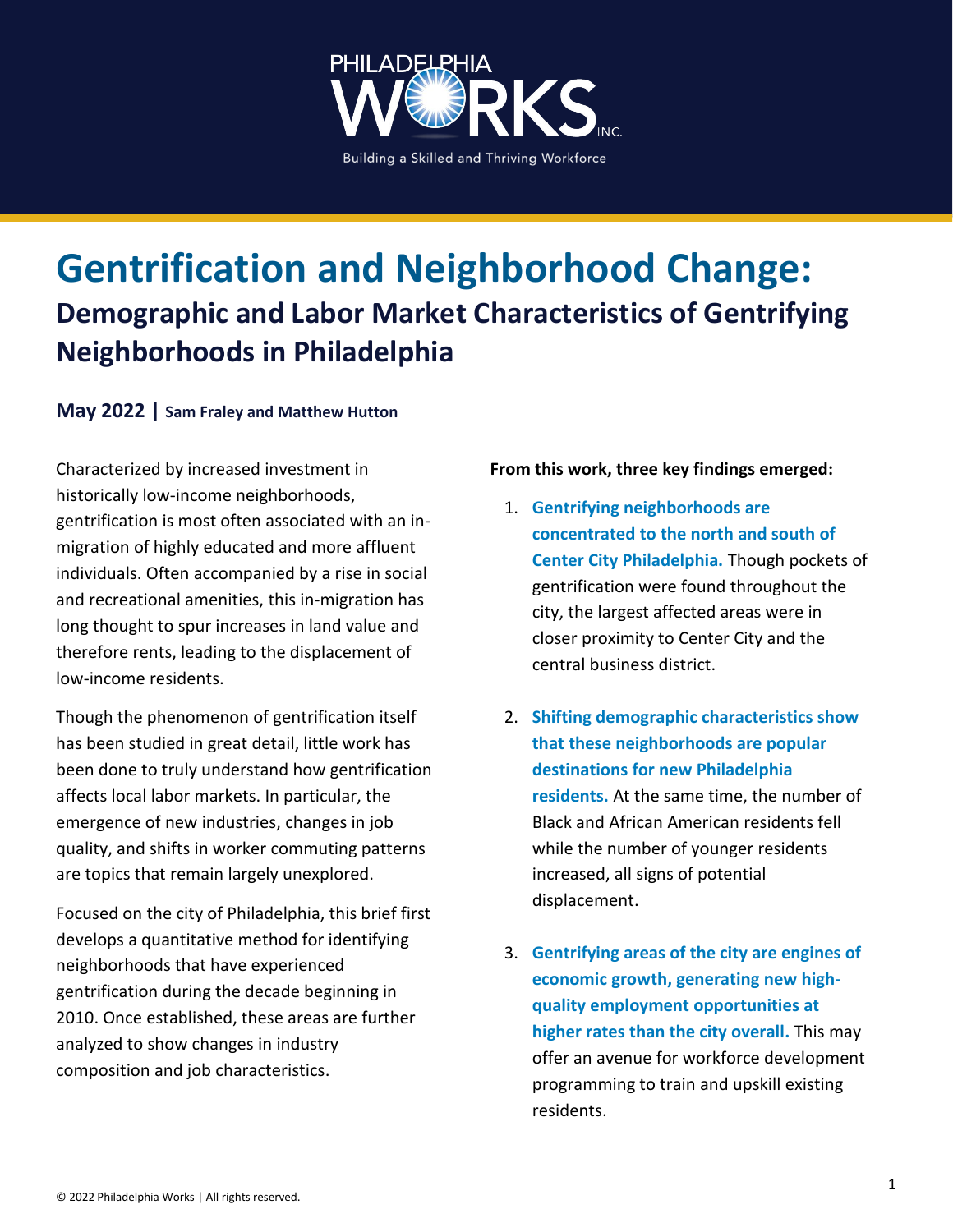## **Methodology: Identifying Gentrification**

Gentrifying neighborhoods were identified using census-tract-level data from the U.S. Census Bureau's American Community Survey (ACS) Five-Year Estimates. Indicators of interest include median household income, median home value, and educational attainment. Adapted from the work of Freeman (2005), census tracts were required to meet five criteria to be considered gentrifying. 1

- 1. **Relatively Low Income:** The median income of the census tracts in 2010 must be lower than that of the metropolitan statistical area (MSA) in 2010.
- 2. **Historic Disinvestment:** The portion of housing stock built in the tract from 1970 to 2000 must be lower than the portion of housing stock built over the same period in the MSA. A tract would meet this criterion if less than 32% of its total housing stock was built from 1970 to 2000.
- 3. **Rapid Income and Education Change:** The 2010 to 2019 tract-level change in median household income and change in the share of residents with a bachelor's degree or higher must be greater than that of the MSA. Educational attainment and household incomes must have grown at a faster rate than in the region overall.
- 4. **Increased Home Value:** The 2010 to 2019 tract-level change in median home values must be positive and statistically significant. Tracts that did not see significant increases in median home values were excluded.

5. **Central Business District Exclusions:** Tracts in Center City and the central business district were excluded.

Based on these criteria, three primary clusters to the north and south of Center City and six other peripheral neighborhoods were found to have experienced some level of gentrification. In some cases, individual tracts have seen income and educational increases so great that they now exceed levels seen across the MSA overall. These tracts are considered fully gentrified, as reflected in Figure 1. For the purposes of this analysis, clusters of gentrification were grouped and merged into larger neighborhoods, as seen in Figure 2.

## **Gentrifying Areas Are Clustered to the North and South of Center City Philadelphia**

**Figure 1: Identified Areas of Gentrification in Philadelphia**



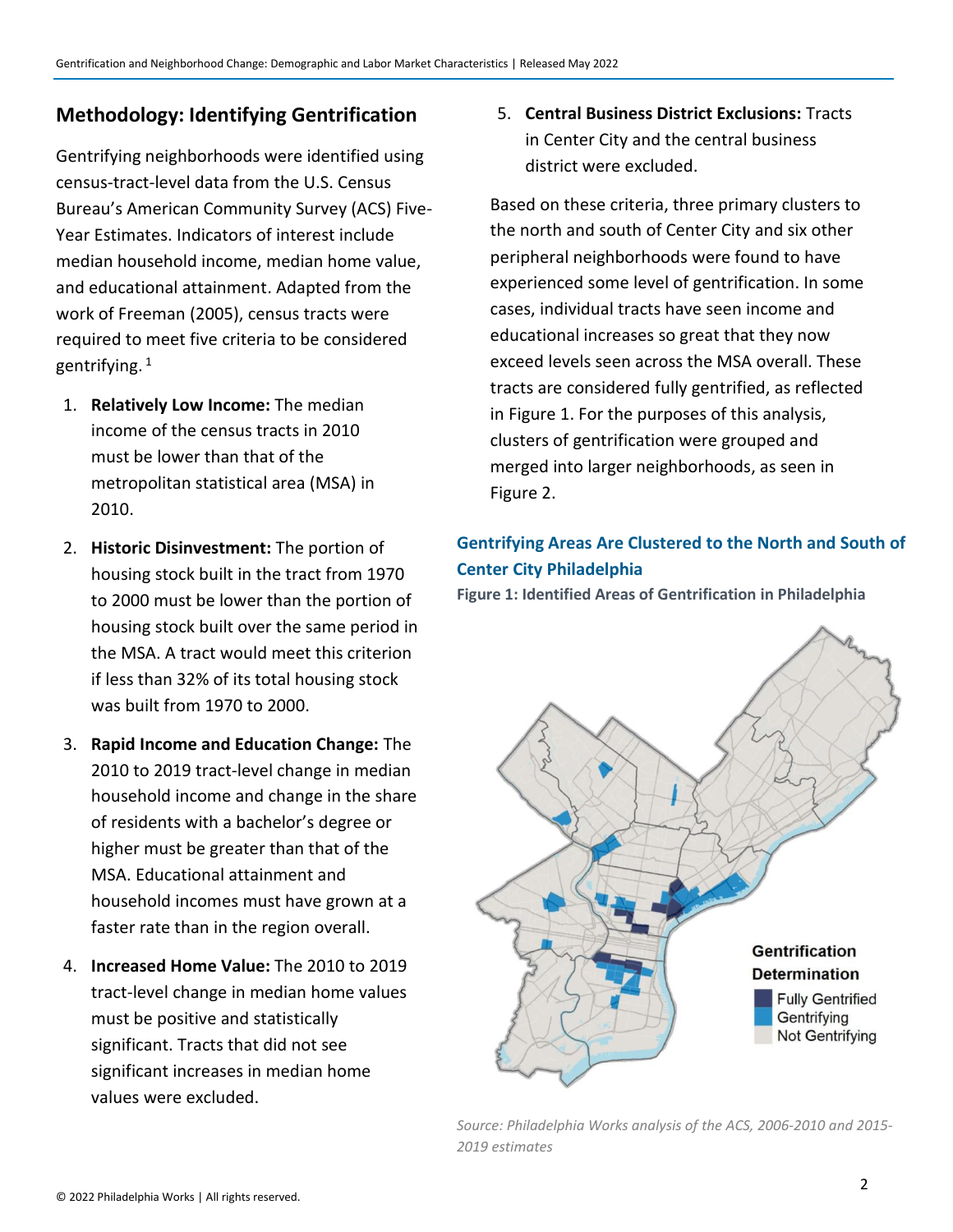## **Gentrifying Areas Are Clustered to the North and South of Center City Philadelphia**

**Figure 2: Clustered Areas of Gentrification**



*Source: Philadelphia Works analysis of the ACS, 2006-2010 and 2015-2019 estimates*

|   |  |  | <b>Table 1: Clustered Areas of Gentrification</b> |
|---|--|--|---------------------------------------------------|
| . |  |  |                                                   |

| <b>Map</b><br><b>Reference</b> | <b>Neighborhood</b>            |
|--------------------------------|--------------------------------|
| 1                              | Olney                          |
| $\overline{2}$                 | <b>East Falls</b>              |
| 3                              | Roxborough-Manayunk            |
| 4                              | <b>East Mount Airy</b>         |
| 5                              | <b>Cobbs Creek</b>             |
| 6                              | <b>Cathedral Park</b>          |
| 7                              | <b>Fairmont and Callowhill</b> |
| 8                              | South Philadelphia             |
| 9                              | <b>Fishtown</b>                |
|                                |                                |

# **Demographic Characteristics in Gentrifying Neighborhoods**

In 2010, at the start of the analysis period, tracts identified above as gentrifying were generally occupied by lower income households and individuals of color. Between 2010 and 2019, these areas not only saw rapid growth in income and educational attainment, but they also experienced declines in the number of Black or African American residents and an increase in younger residents and recent transplants.

Gentrification appears to have had a disproportionate effect on Black and African American Philadelphians. Based on official counts from the decennial Census, gentrifying areas in Philadelphia experienced sharp losses in Black or African American residents since 2010. <sup>2</sup> Overall population growth in the city added more than 27,000 residents to gentrifying areas; however, the Black and African American population in these neighborhoods declined by approximately 11,000 individuals.

While the overall Black and African American population also fell across Philadelphia over the past decade, decreasing by about 30,000 individuals, Black and African American population loss in gentrifying neighborhoods occurred more than two times faster. Spatially, much of this population loss was concentrated in areas just to the north and south of Center City (see Figure 3).

By age, population growth in gentrifying neighborhoods has been dominated by young adults between the ages of 25 and 34. Between 2010 and 2019, this age bracket added more than 17,000 individuals to the identified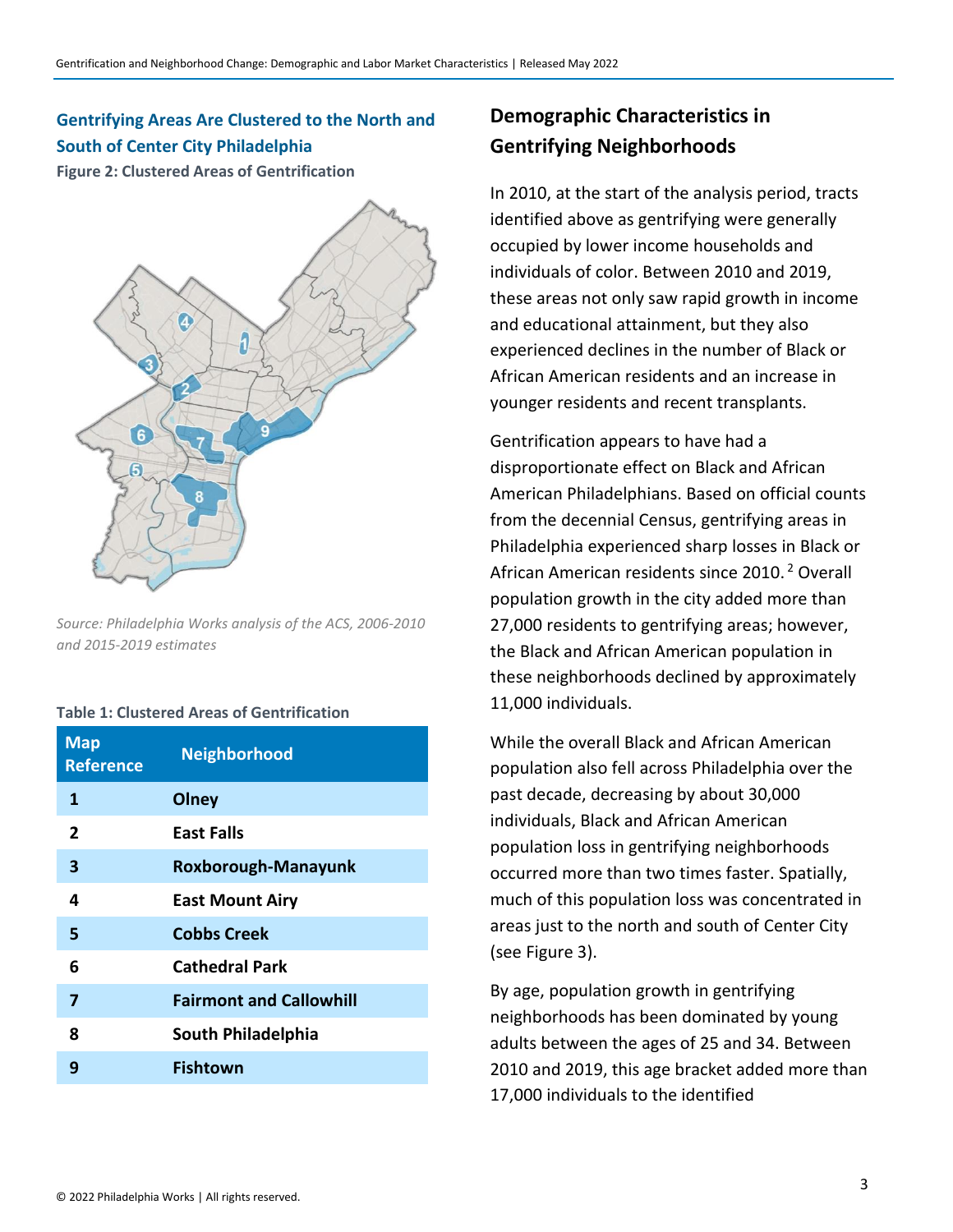neighborhoods, a growth rate of roughly three times that of the city.  $3$ 

Slightly older adults between the ages of 35 and 44 also contributed to important population growth characteristics. Though smaller in volume—adding roughly 5,000 individuals across gentrifying neighborhoods between 2010 and 2019—this demographic stands out against citywide trends. During the period of analysis, the 35 to 44 age group grew at a rate of less than 2% in Philadelphia. In gentrifying areas, the rate was 30%, roughly 16 times higher than seen in the city overall. 4

Perhaps unsurprisingly, Philadelphia's gentrified and gentrifying neighborhoods have also experienced a higher prevalence of geographic mobility than many other areas of the city. Between 2010 and 2019, gentrifying neighborhoods saw significant growth in individuals that reported to have lived outside of Philadelphia in the prior year. In gentrifying neighborhoods, the number of residents reporting to have moved to the city within the last year grew by 105% between 2010 and 2019. This increase far exceeds the city-wide growth rate of 20%, suggesting that gentrifying neighborhoods are popular destinations for new residents.<sup>5</sup>

Combined, these demographic trends reveal neighborhoods that are experiencing rapid change. Beyond increases in educational attainment and income, racial and generational compositions are also shifting. Though we cannot prove that existing residents are being displaced, these shifts suggest that displacement is a very real threat.

#### **The Black and African American Population Declined More Rapidly in Gentrifying Neighborhoods**

**Figure 3: Change in the Black and African American Population by Census Tract, 2010 to 2020**



#### **Gentrifying Neighborhoods are Popular Destinations for New Philadelphia Residents**

**Figure 4: Change in Geographic Mobility by Census Tract, 2010 to 2020**



*Source: Philadelphia Works analysis of the ACS, 2006-2010 and 2015-2019 estimates*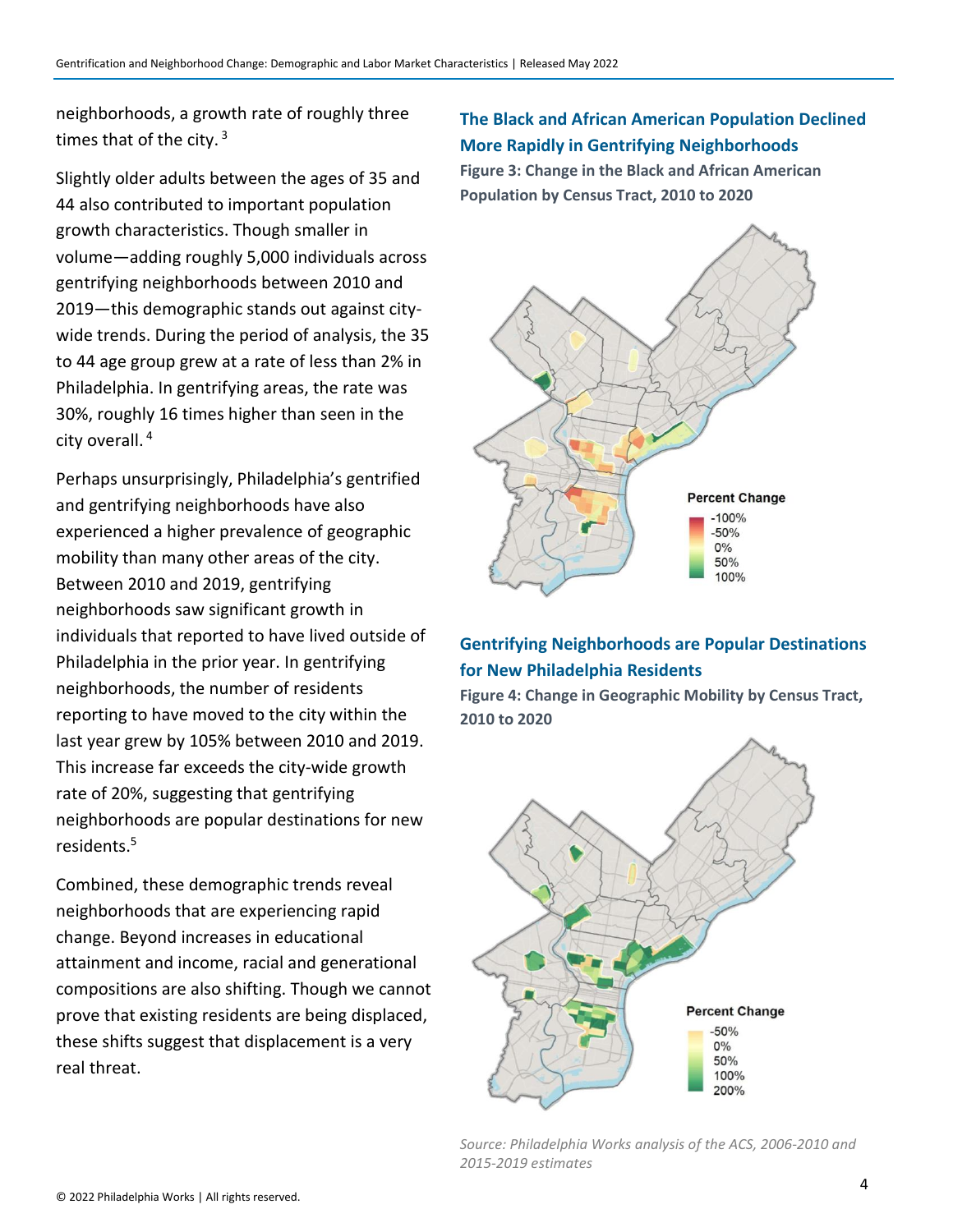# **Labor Market Trends in Gentrifying Neighborhoods**

From 2010 to 2019, Philadelphia overall experienced impressive economic growth, with private employers adding roughly 75,000 jobs to the city's labor market. Much of this growth occurred in three key industry sectors: Health Care and Social Assistance; Accommodation and Food Services; and Professional, Scientific, and Technical Services. Combined, private employers in these high-growth sectors added approximately 60,000 jobs during the previous decade.<sup>6</sup>

Mirroring city-wide trends to some degree, gentrifying areas of Philadelphia experienced rapid private sector job growth from 2010 to 2019. An analysis of the Workplace Area Characteristics file from the U.S. Census Bureau's Longitudinal Employer-Household Dynamics (LEHD) dataset shows that across all sectors that grew in the city overall, job growth occurred more rapidly in gentrifying areas. Combined, the identified neighborhoods added 15,000 jobs from 2010 to 2019, growing by about 27%.

Job growth in gentrifying areas occurred most significantly in Health Care and Social Assistance, Accommodation and Food Services, and Retail Trade (see Table 2). The Health Care and Social Assistance sector alone added more than 6,300 jobs, growing by nearly 40%. Compared to citywide growth rates, job growth in Philadelphia's gentrifying areas was most impressive among Educational Services and Retail Trade sectors, with each growing approximately seven times faster than in the city overall.<sup>7</sup>

In addition to job creation by industry sector, employment growth in gentrifying areas occurred across the wage spectrum. While low-wage

### **Gentrifying Areas Help to Drive Job Growth in Philadelphia**

**Figure 5: Percent Change in Jobs, 2010 to 2019**



## **High Skill Jobs Grew More Quickly in Gentrifying Neighborhoods than in the City Overall**

**Figure 6: Change in Jobs Held by Individuals with at least a Bachelor's Degree, 2010 to 2019**



*Source: Philadelphia Works analysis of the WAC (LEHD) 2010 and 2019 estimates*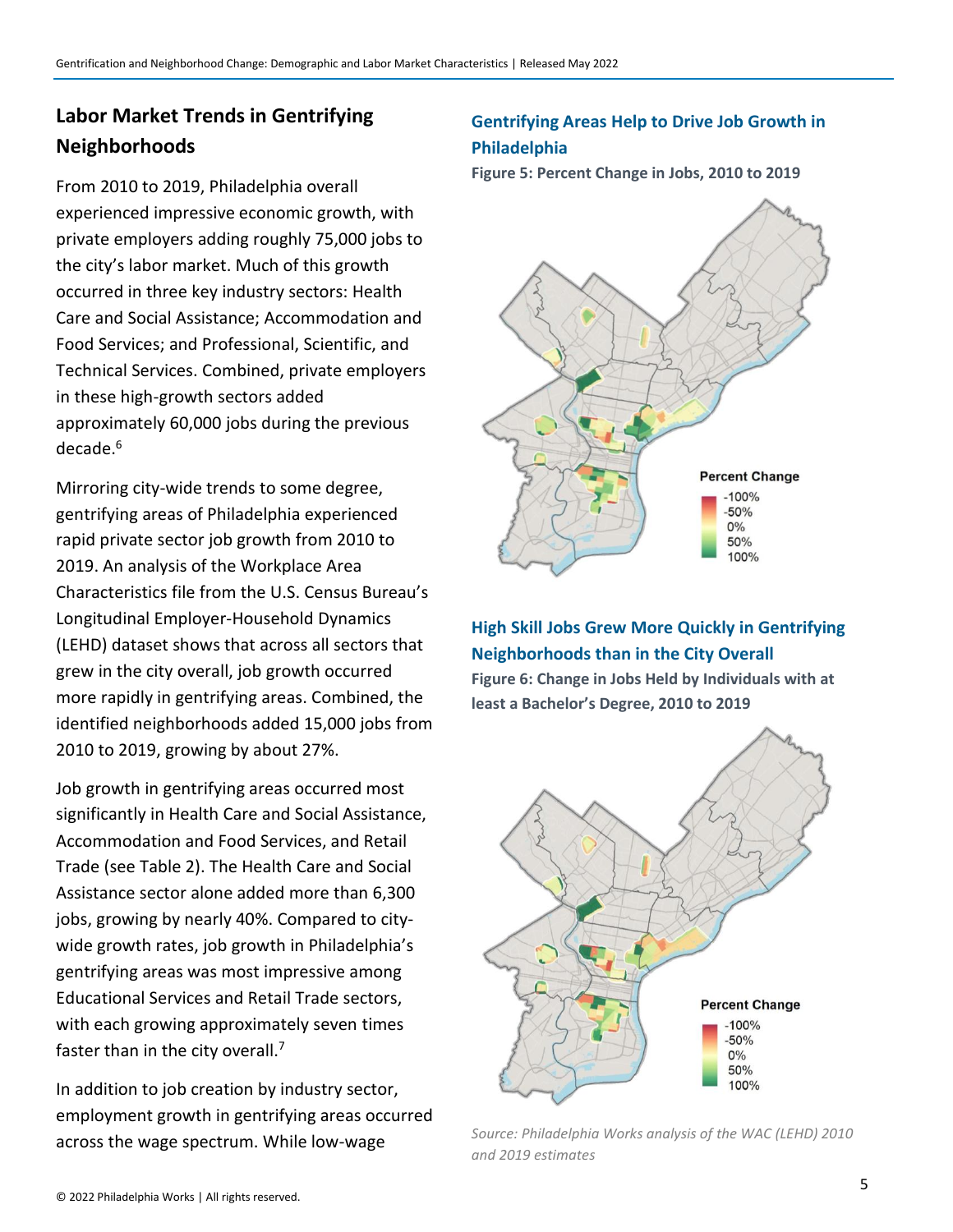employment experienced marginal growth, jobs paying at least \$40,000 per year grew at a rate of 41% and accounted for approximately 85% of all job growth.<sup>8</sup>

By educational attainment, jobs held by individuals with a bachelor's degree or higher also experienced faster growth in gentrified areas. While this category of jobs grew by about 5% across the city, the rate for gentrifying neighborhoods was 16%. Growth rates for jobs held by individuals with an associate's degree or less were roughly in line with those of the city.<sup>9</sup>

In general, these data show that gentrifying neighborhoods are important areas for economic growth, with private-sector job creation occurring at a rapid pace. While the leisure and amenity sectors that are most often associated with gentrification account for some of this development, higher-wage and higher-skill opportunities are also growing.

#### **Table 2: Area Job Growth by Industry Sector, 2010 to 2019**

|                                            |                   | <b>Gentrifying Areas</b> | <b>Philadelphia Overall</b> |                       |
|--------------------------------------------|-------------------|--------------------------|-----------------------------|-----------------------|
| <b>Industry Sector</b>                     | <b>Job Change</b> | <b>Percent Change</b>    | <b>Job Change</b>           | <b>Percent Change</b> |
| <b>Health Care and Social Assistance</b>   | 6,330             | 38%                      | 32,330                      | 24%                   |
| <b>Accommodation and Food Services</b>     | 2,060             | 42%                      | 14,210                      | 29%                   |
| <b>Retail Trade</b>                        | 1,570             | 33%                      | 2,470                       | 5%                    |
| <b>Educational Services</b>                | 1,300             | 15%                      | 1,130                       | 2%                    |
| Arts, Entertainment, and Recreation        | 1,130             | 92%                      | 3,880                       | 40%                   |
| <b>Administrative Support Services</b>     | 980               | 43%                      | 4,910                       | 21%                   |
| <b>Other Services</b>                      | 860               | 42%                      | 3,360                       | 16%                   |
| <b>Professional and Technical Services</b> | 790               | 47%                      | 13,930                      | 33%                   |
| Construction                               | 680               | 46%                      | 2,340                       | 25%                   |
| <b>Transportation and Warehousing</b>      | 360               | 28%                      | 4,500                       | 21%                   |
| <b>Real Estate</b>                         | 300               | 45%                      | 2,000                       | 24%                   |
| Information                                | 160               | 15%                      | (790)                       | $-7%$                 |
| Finance and Insurance                      | 90                | 9%                       | (3, 430)                    | $-10%$                |
| <b>Utilities</b>                           | (60)              | $-16%$                   | 260                         | 20%                   |
| <b>Management of Companies</b>             | (230)             | $-15%$                   | (730)                       | $-6%$                 |
| <b>Wholesale Trade</b>                     | (310)             | $-16%$                   | 20                          | 0%                    |
| Manufacturing                              | (990)             | $-30%$                   | (5, 290)                    | $-21%$                |

*Source: Philadelphia Works analysis of the WAC (LEHD) 2010 and 2019 estimates*